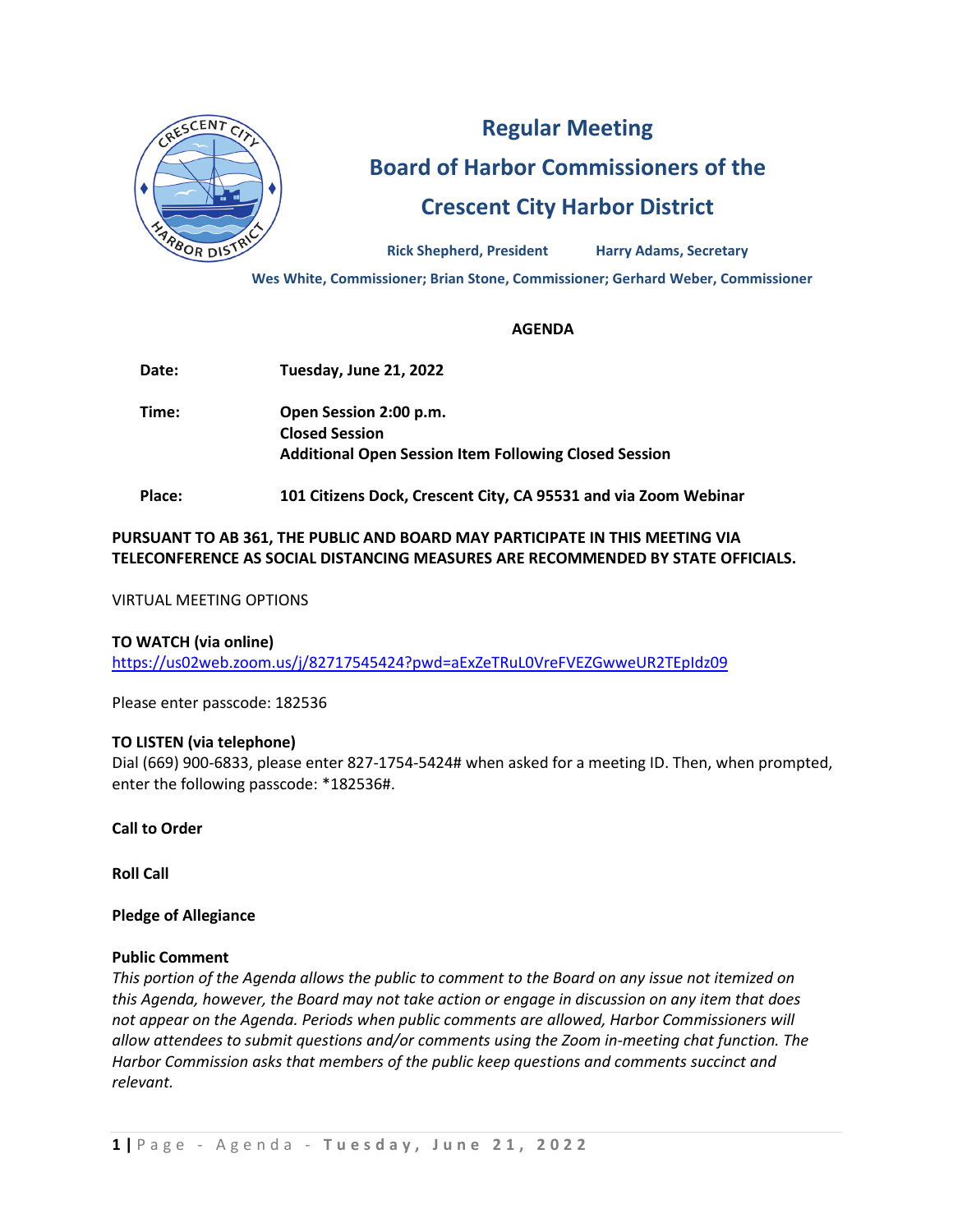#### **REGULAR SESSION**

## **1. Consent Calendar**

*Consent Calendar items are considered routine and will be approved by one Motion, with no separate discussion prior to voting. The public, staff, or members of the Harbor Commission may request specific items be removed from the Consent Calendar for separate consideration or action.* 

- **a. Approval of the Meeting Minutes of the April 19th, 2022 Regular Meeting.**
- **b. Approval of the Warrant List from May 12, 2022 through May 31, 2022.**
- **c. Approval of the Warrant List from June 1, 2022 through June 14, 2022.**
- **d. Approval of Resolution No. 2022-09 Making Findings and Determinations Under AB 361 for Continued Virtual Meetings.**
- **2. Financial Reports**
	- **a. Account Balances, Accounts Receivable Report**
- **3. New Business**
	- **a. Discuss and vote to approve Resolution 22-10 to commit to fund a share of the Tri-Agency Economic Development Authority Debt to USDA.**
	- **b. Review and vote to approve FY 2023 Budget.**
	- **c. Discuss and appoint one Harbor Commissioner to represent the Harbor District in the Economic Development Committee lead by County Supervisors.**
- **4. Unfinished Business**
	- **a. Dredge Update**
	- **b. Long-term tenants Relocation Update**
	- **c. Solar/PPL Update**
- **5. Communications and Reports**
	- **a. CEO/ Harbormaster Report**
	- **b. Harbor Commissioner Reports**
- **6. Adjourn to Closed Session**

## **CLOSED SESSION**

- **a.** CONFERENCE WITH REAL PROPERTY NEGOTIATOR (Gov. Code section 54956.8.) Property: 437 Vance Avenue, Crescent City, CA 95531 District negotiator: CEO/Harbormaster Under negotiation: Price
- **b.** CONFERENCE WITH REAL PROPERTY NEGOTIATOR (Gov. Code section 54956.8.) Property: 457 Vance Avenue, Crescent City, CA 95531 District negotiator: CEO/Harbormaster Under negotiation: Price